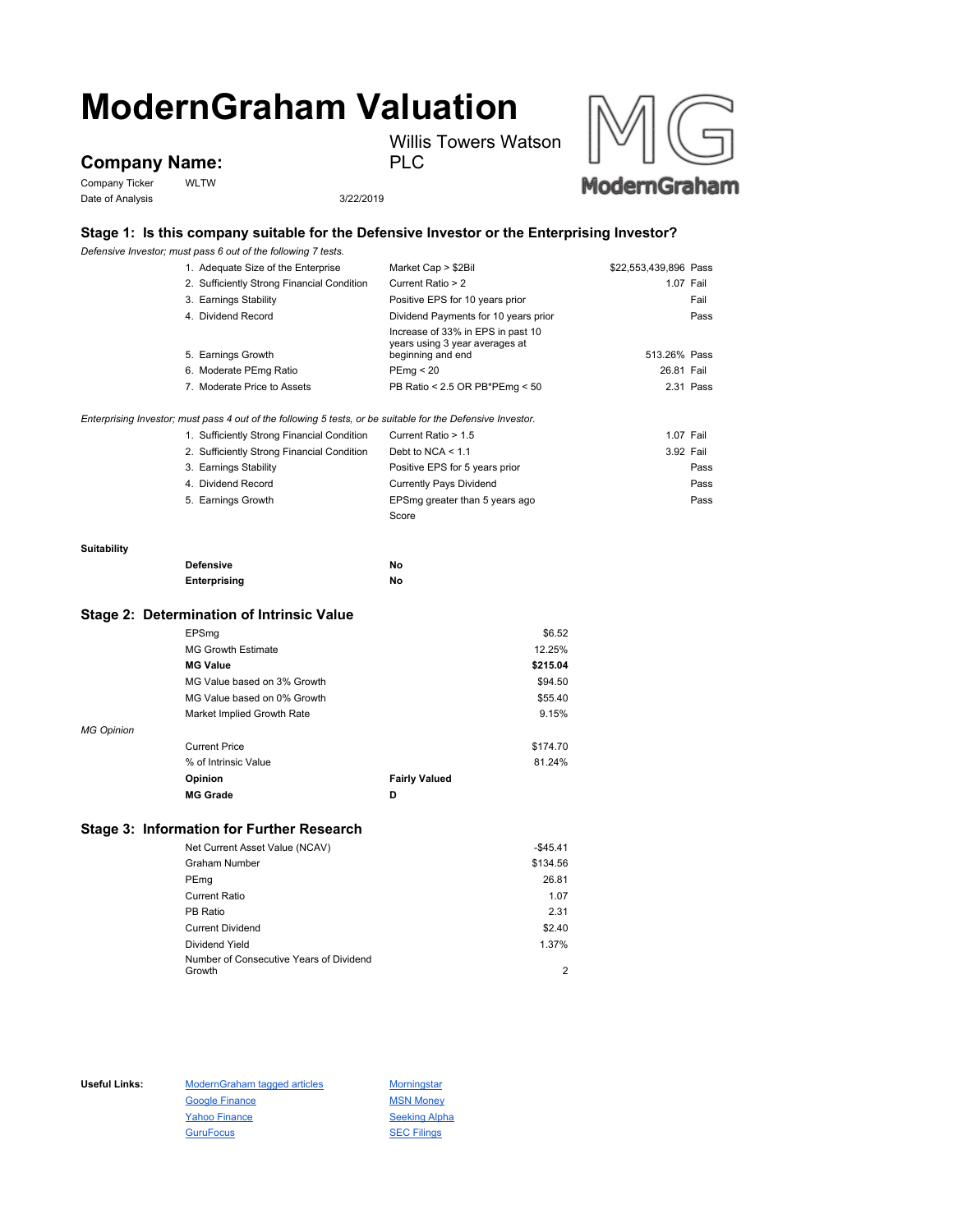| <b>EPS History</b>      |          | <b>EPSmg History</b>                 |                  |
|-------------------------|----------|--------------------------------------|------------------|
| <b>Next Fiscal Year</b> |          |                                      |                  |
| Estimate                |          | \$10.53 Next Fiscal Year Estimate    | \$6.52           |
| Dec2018                 | \$5.27   | Dec2018                              | \$4.56           |
| Dec2017                 | \$4.18   | Dec2017                              | \$4.35           |
| Dec2016                 | \$3.04   | Dec2016                              | \$3.78           |
| Dec2015                 | \$5.41   | Dec2015                              | \$3.59           |
| Dec2014                 | \$5.32   | Dec2014                              | \$2.71           |
| Dec2013                 | \$5.37   | Dec2013                              | \$1.97           |
| Dec2012                 | $-$6.83$ | Dec2012                              | \$1.22           |
| Dec2011                 | \$3.05   | Dec2011                              | \$5.48           |
| Dec2010                 | \$7.05   | Dec2010                              | \$6.75           |
| Dec2009                 | \$6.86   | Dec2009                              | \$6.51           |
| Dec2008                 | \$5.43   | Dec2008                              | \$6.31           |
| Dec2007                 | \$7.36   | Dec2007                              | \$6.61           |
| Dec2006                 | \$7.52   | Dec2006                              | \$6.00           |
| Dec2005                 | \$4.56   | Dec2005                              | \$4.83           |
| Dec2004                 | \$6.41   | Dec2004                              | \$4.36           |
| Dec2003                 | \$5.75   | Dec2003                              | \$2.85           |
| Dec2002                 |          | \$3.39 Balance Sheet Information     | 12/1/2018        |
| Dec2001                 |          | \$0.03 Total Current Assets          | \$16,420,000,000 |
| Dec2000                 |          | \$0.19 Total Current Liabilities     | \$15,301,000,000 |
| Dec1999                 |          | \$0.00 Long-Term Debt                | \$4,389,000,000  |
|                         |          | <b>Total Assets</b>                  | \$32,385,000,000 |
|                         |          | <b>Intangible Assets</b>             | \$13,783,000,000 |
|                         |          | <b>Total Liabilities</b>             | \$22,414,000,000 |
|                         |          | Shares Outstanding (Diluted Average) | 132,000,000      |